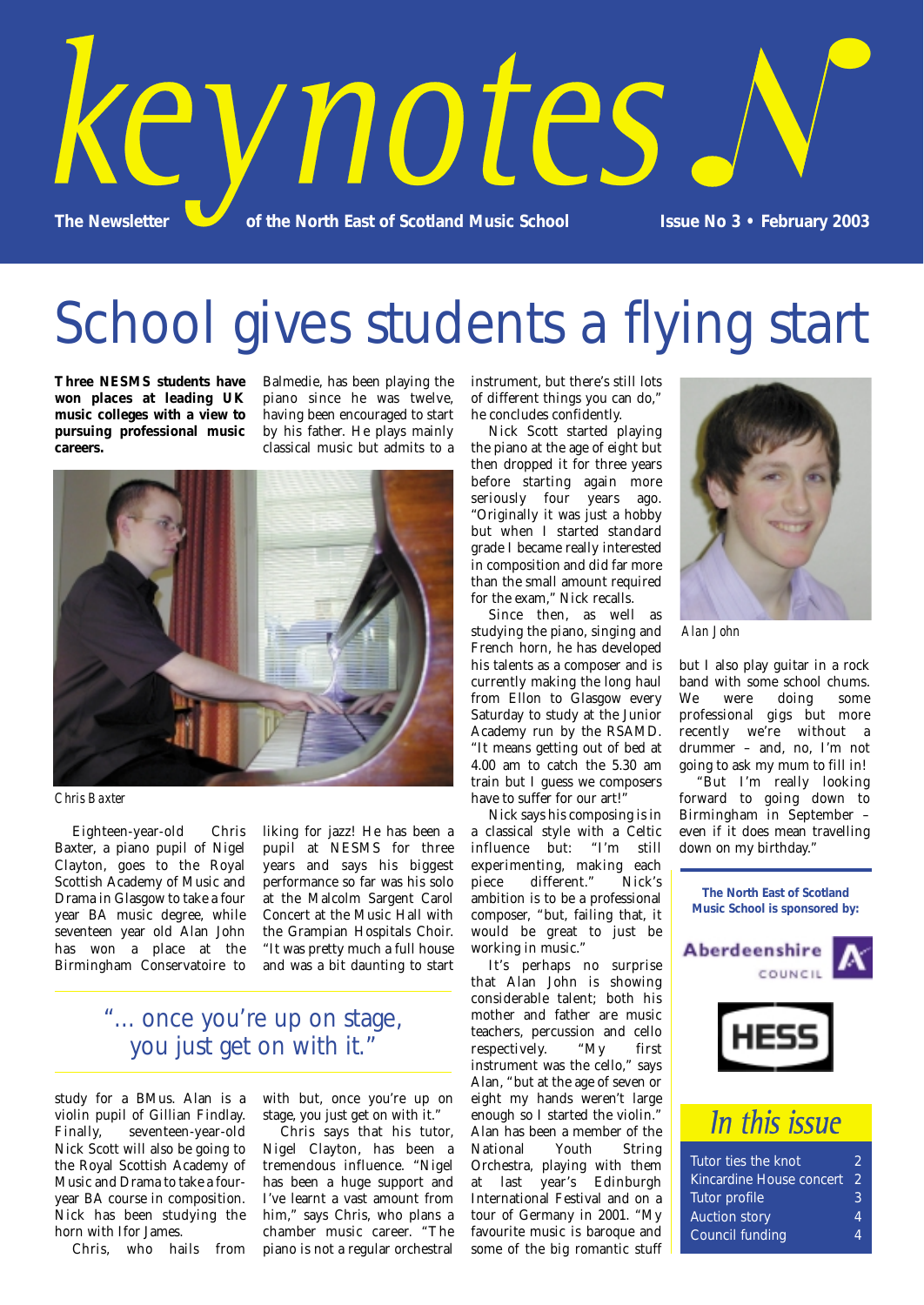## **About the School**

#### **Providing the highest standards of advanced tuition for promising musicians**

The School provides a centre where young people of outstanding musical promise can obtain tuition which is not available within their existing framework of study. Any musically talented child, student, teacher or lay person living in Scotland may apply for an audition to the School.

### **TUITION**

Internationally acclaimed professors and teachers are brought to Aberdeen on a regular basis from all over the British Isles and Europe.

#### **COURSES**

The School offers one-to-one teaching together with occasional workshops and masterclasses. There is a close relationship with the University of Aberdeen, through the Director of Music, and also with Aberdeen City Music School in Dyce.

#### **FINANCE**

Finance is generously provided by trusts, commercial organisations and individuals. Continued support is essential in order to maintain the high quality of the teaching programme. The Administrator will be pleased to assist with all enquiries about donations, sponsorship or scholarships.

### **FEES & SCHOLARSHIPS**

Students pay their own fees, although scholarships are available and are applied for annually. Any award is made on a balance of musical potential and financial need.

#### **DOROTHY HATELY**

Dorothy founded NESMS in 1975 with the support and encouragement of Lady Aberdeen. Thanks to Dorothy's dogged determination over the years, the School has greatly increased its teaching disciplines, tutors and pupils. Sadly, Dorothy died in 1996, before she could see the School in its own premises in Huntly Street. However, we strive to maintain the high standards she set and intend to take the School from strength to strength.

#### **NORTH EAST OF SCOTLAND MUSIC SCHOOL**

Dorothy Hately Music Centre 21 Huntly Street Aberdeen AB10 1TJ Tel/Fax: 01224 649685 email: nesms@sol.co.uk

**Chairman:** June, Marchioness of Aberdeen and Temair

**President:** Dr Neil Mackie

**Administrator:** Joan Thomas

### **Piano tutor Nigel Clayton married his Japanese sweetheart at ceremonies in both the UK and Japan just before Christmas.**

Nigel and his new wife, Miho, met at Sion in Switzerland at the Tibor Varga International Violin Competition in 1996 where Nigel is one of the two official accompanists. "I was one of the competitors assigned to Nigel and as it was my first competition abroad and I didn't speak much English at the time I was finding the whole situation quite difficult," recalls Miho. "But Nigel was so kind I was immediately attracted to him and although I didn't get to the final of that competition I was offered a scholarship for two years at Tibor Varga's Violin Academy there. I rang Nigel up to ask his advice about whether I should take it and he said yes – not that he had an ulterior motive, of course!"

Nigel and Miho started seeing each other quite often, and now, as well as being partners in marriage, regularly play recitals together professionally, including two tours of Japan each year: "We have just met an agent in Japan who wants to take us on, which could considerably ease the

# Tutor ties the knot



*Nigel and his new wife, Miho.*

organisational burden for Miho and her parents!" says Nigel.

Their British marriage took place at St. Mary's Church in<br>Addington. with Miho's Addington, with parents, brother and sister making the long trip from Japan to attend, and then, a couple of months later, they went to Japan for a Japanese celebration. "That was a wonderful time,"

says Nigel. "There were many nice friends and relatives there who made my Mum and brother so welcome that we were happy to give them a concert as well as having a big party."

The couple are now based in West Wickham in Kent although performing and teaching commitments take them jointly and severally around the world.

# Kincardine House concert

**A concert by School piano tutor, Nigel Clayton, and his internationally acclaimed violinist wife, Miho Hakamata, will take place at Kincardine House on the evening of Saturday, 26th April.**

Proceeds from the concert will kick-start a new funding programme for the School's instruments. In particular, the piano that is used most often for teaching and for concerts is in need of either a major overhaul, or replacement with a new instrument. "Either scenario is likely to be costly," said Nicky Bradford, chair of the School's fundraising committee. As well as an enchanting evening of music there will also be a champagne reception for the 80 guests.

Nigel says that he and his wife are really looking forward to the concert. "Nicky and her husband, Andrew, have been kind enough to put me up a couple of times when I've been visiting the School teaching," he says. "Kincardine House is a beautiful venue and I'm sure it will inspire Miho and myself to a really great performance!

"We are still discussing

# Well done!

*Congratulations to the following NESMS pupils.*

**Ruth Lunny**, violin – Principal's Award from Aberdeen University

**Caroline Davidson**, cello – Principal's Award from Aberdeen University

**Raemond Jappy** – Nora Bentley Award from Aberdeen University

exactly what we're going to play but we always like to include a sonata as well as some shorter pieces by great violinists such as Kreisler and Heifetz – maybe his Gershwin transcriptions."

Nicky says she's delighted that Nigel and Miko will be playing together at the concert. "This is the first time they've played together in Scotland as far as we know so I'm certain tickets for the concert – a mere snip at £15 – will sell like hot cakes," Nicky suggests.

Kincardine House is the ancestral home of Andrew Bradford. Built in the 1890's, and with stunning views over the heart of Deeside, it is still very much a family home. It is not normally open to the public but it is used occasionally as a venue for business and corporate entertainment, and for charitable events.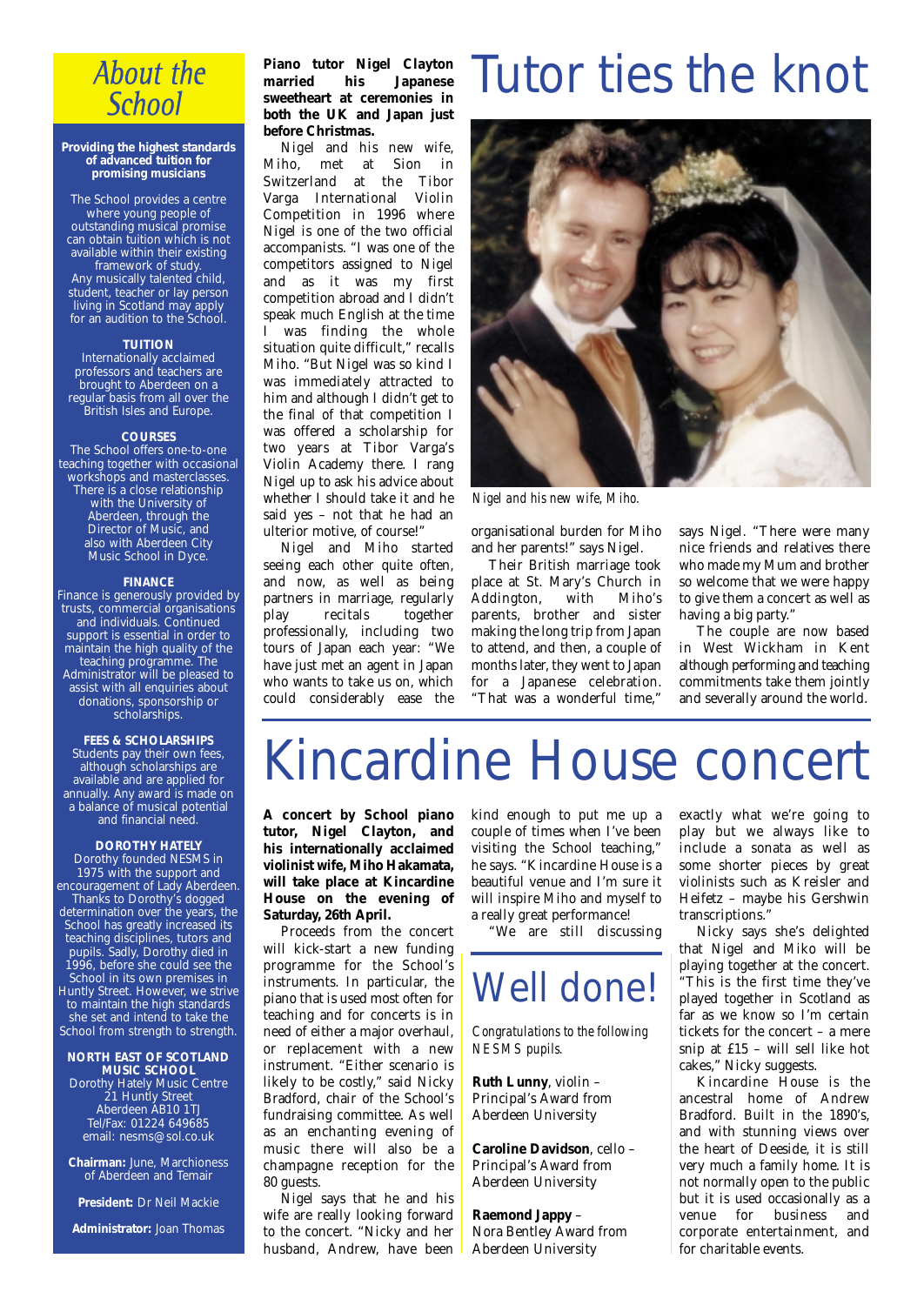# Tutor profile – Nigel Clayton

**Nigel Clayton has been a piano tutor at the School since 1998, having been introduced to NESMS by his friend and now colleague at the Royal College of Music, John Blakely. John was himself a regular tutor at NESMS and felt that Nigel would be an excellent replacement for himself when he left.**

"I know that there was supposed to be a trial period,"<br>remembers Nigel. "but remembers Nigel, "but everything seemed to go very well from the start, and I enjoyed it so much, that now, already five years down the line, I'm travelling up each month! The time has absolutely flown past and I just wish I could spend more time in Scotland. There is a very happy family atmosphere at the school with some nice personal connections such as David Parkhouse (with whom I studied) and James Halsey who I was at School with.'

Nigel was born in 1960 In Croydon, Surrey, and started

playing the piano when he was seven vears old. He subsequently studied with Stephen Savage and Angus Morrison at the Royal College of Music, London, where he won prizes in every category of piano performance and was awarded the College's yearly prize for his Bachelor of Music Degree.

Whilst there, he developed a particular interest in chamber music and accompanying and was further encouraged by international prizes from competitions in London, New York (Concert Artist Guild) and from the English Speaking Union.

"One of the really great things about this profession is that it has allowed me to indulge a fascination for travel as well as music," says Nigel. "Since winning the competitions, my travel schedule has included four major tours of India, Sri Lanka and Pakistan with Indian cellist Anup Kumar Biswas, tours of the Middle East and America with flautist Wissam



Boustany, of Scandinavia with Gerard LeFeuvre and throughout every European country."

He's also a good sailor – Nigel has played more than one hundred solo recitals on board the British cruise liner SS Canberra, as well as completing several cruises on P&O's Oriana, Victoria and Arcadia luxury cruise liners.

Nigel performs as many as eighty concerts every season including most of the music clubs and festivals in Great Britain, appearing regularly on the BBC's radio network, at the Wigmore hall, and at the South Bank Centre, where he has already given over sixty recitals. His most recent concerts have been in Taiwan and Japan, where he is becoming an increasingly regular performer.

Apart from several long standing partnerships, Nigel has appeared alongside such artists as Michael Collins, Sylvia Marcovici, Ofra Harnoy, Tasmin Little and Bryan Rayner Cook, the Chilingirian, Sorrel and Bingham Quartets and with instrumentalists from Japan, Korea, Canada, Spain, America, Poland and Iceland; he is engaged as official accompanist each year for the Tibor Varga and Shlomo Mintz International Violin Competitions in Switzerland, and has so far recorded ten compact discs.

As well as teaching at NESMS he is also a tutor at a specialist school for pianists in Surrey and was recently appointed to the keyboard faculty at the Royal College of Music, London.

"I thoroughly enjoy coming to Scotland to teach," Nigel says. "It can almost feel more like I'm going on holiday than to work and I'm amazingly well looked after by Jean Ward and Alec Chalmers or by Nicky Bradford and her husband.

"There's also a really interesting cross-section of pupils to engage with. There are the promising younger generation pianists, two of whom have recently gained places at the RSAMD in Glasgow, and the "other career" professionals who have kept up their playing, are keen to take Diplomas, and still play marvellously well."

## **Tutors at** the School

#### **as at January 2003**

| <b>STRINGS</b>         |  |
|------------------------|--|
| <b>Gillian Findlay</b> |  |
| <b>Michael Beeston</b> |  |
| <b>James Halsey</b>    |  |
| <b>David Inglis</b>    |  |
|                        |  |

**WOODWIND** Flute *David Nicholson* Flute *Catherine O'Rourke* Oboe *Anne Rankin* Clarinet *Alison Waller* Bassoon *Lesley Wilson*

**BRASS** Trumpet *John Gracie* Horn *Ifor James*

> **PIANO** *Nigel Clayton Joseph Long Tom Johnston*

**GUITAR** *Gilbert Biberian*

**SINGING** *Raimund Herincx Alan Watt Ruth Black Alison McDonald Jean Webster*

**STAGECRAFT & PERFORMANCE** *Donald Maxwell*

## **Forthcoming** events

**Thursday, 20th March** Friends Gourmet night. Tickets at £26.00 including drinks reception, four course dinner and entertainment, from Jenny Shirreffs (telephone 01224 321998). *Aberdeen College*

**Thursday, 22nd May, 7.30 pm** Recital by Fiona MacBride. Tickets at £7.50 from the School Administrator from 1st May. *School*

**June – date to be advised** Gilbert and Sullivan Concert *Inchmarlo House*

> **FRIENDS' FERRYHILL CONCERT SERIES**

**Thursday, 8th May, 7.30 pm** Joseph Long and Marianne Fordyce.

**Thursday, 2nd October, 7.30 pm** Ifor James and Friends.

**Thursday, 20th November, 7.30 pm** Donald Hawksworth and Sally Garden.

Tickets for all concerts £8.50 from Jenny Shirreffs (telephone 01224 321998), the School Administrator or at the door.